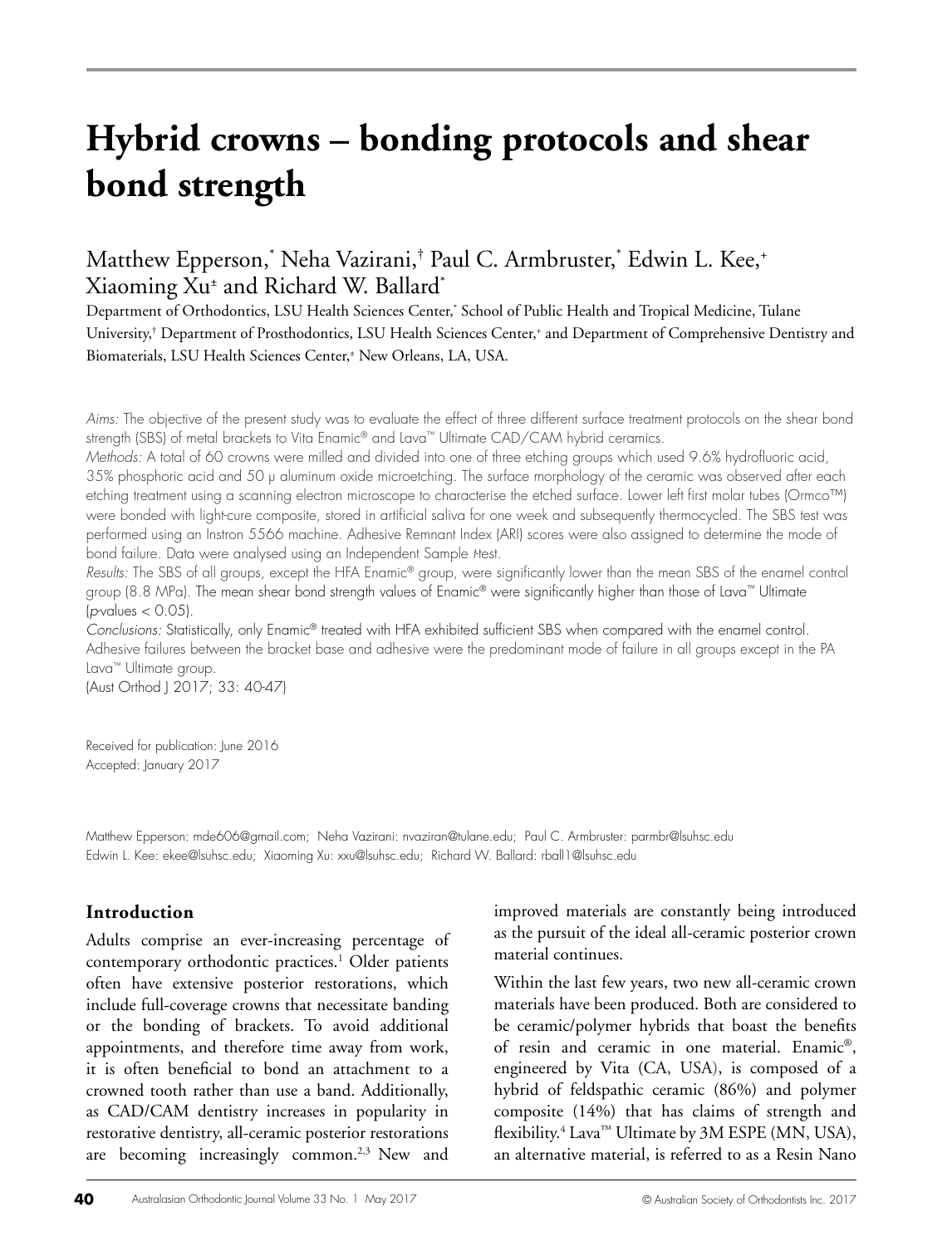Ceramic (RNC) composed of Nano Ceramic (~80% wt) and resin (~20% wt), which has similar claims of strength and flexibility to Enamic®. 5

A solitary study was found that investigated the shear bond strength (SBS) of adhesive resin related to the attachment of an orthodontic bracket to an incisor restoration of Vita Enamic®. 6 However, no information has been provided regarding the most efficient etching protocol for bonding and removing an attachment on a posterior restoration using hybrid ceramics. Furthermore, the protocol that will produce the least amount of damage to the hybrid ceramic surface is currently unknown. Hydrofluoric acid (HFA) etch and silanation has been commonly accepted as a necessary preparation for bonding to porcelain.<sup>7,8</sup> However, HFA is very caustic and its potential to cause soft tissue damage is high if used incorrectly.<sup>9</sup> An alternative method of preparation is sandblasting of

the porcelain surface with aluminum oxide particles, also known as 'microetching'.10 Additionally, etching porcelain with 35% phosphoric acid (PA) with subsequent silanation produces acceptable SBS.<sup>11</sup> Because of the possible harm incurred by the intraoral use of HFA, an alternative protocol (ie. microetching, PA etching) for adequate porcelain preparation would be of great benefit for the clinician and potentially safer for the patient. Therefore, the aim of the present study was to evaluate which preparation protocol would be most effective in bonding brackets to the new class of hybrid ceramics, while producing minimal damage to the restored surface.

### **Materials and methods**

The flow-chart of the sample preparation process used in the present study is shown in Figure 1. Sixty hybrid ceramic samples were randomly divided into three



Figure 1. Flow-chart of the sample preparation process used in this study.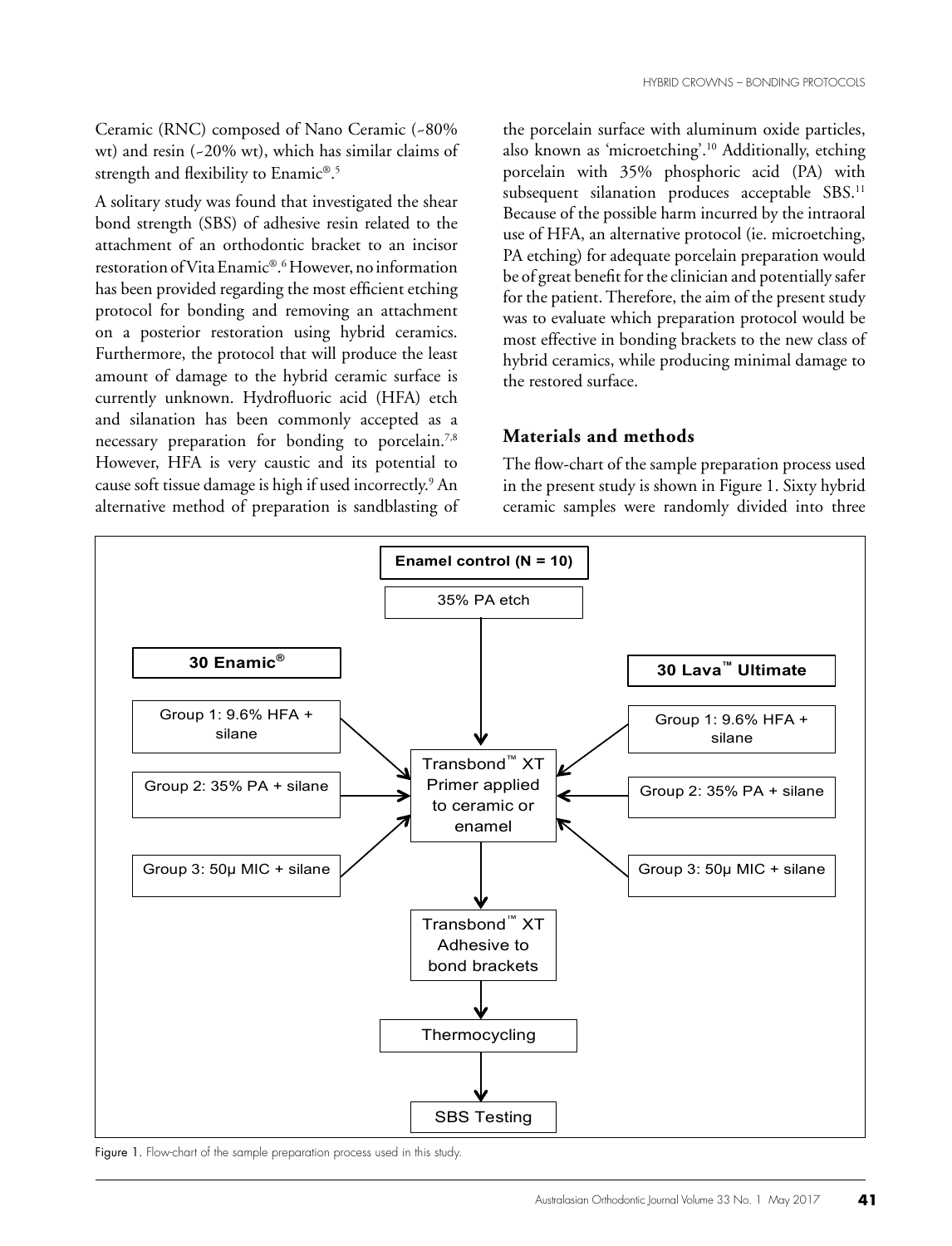groups  $(N = 10)$  for each of the two different materials (30 Vita Enamic® and 30 3M Lava™ Ultimate). The number was based upon the sample size in similar previous studies.<sup>12,13</sup> The samples were milled on a CEREC CAD/CAM unit (NC, USA), the process of which was interrupted halfway through to ensure an accurate representation of the buccal surface of a mandibular left first molar. Interrupting the milling process maintained a broad, flat area that imparted the needed strength and stability during SBS testing with the Instron 5566 machine (MA, USA).

After milling, each sample was polished to mimic the smooth surface that would be present when a crown is delivered in vivo. The Enamic® crowns were polished with a rubber polishing wheel (Komet, SC, USA, part number 94013F.HP.170) and the Lava™ Ultimate crowns were polished with flour pumice on a rag wheel as recommended by the manufacturers. One SEM image (S-2700 Scanning Electron Microscope, Hitachi, Tokyo, Japan) of each material was taken prior to etching to characterise the polished surface for later comparison.

Ten extracted mandibular left first molars, serving as a control group, were embedded with the facial surface facing up in an auto-polymerising acrylic resin block. The molars were etched with 35% phosphoric acid (3M Unitek, CA, USA) for 30 seconds and rinsed for 10 seconds. An adhesive primer, Transbond™ XT Primer (3M, CA, USA) was applied for five seconds and lightly air-thinned for one second. This follows the recommendations of the manufacturer and is in accordance with the protocol followed in previous studies.14,15 Mandibular left first molar tubes (Ormco™, CA, USA) were bonded with Transbond™ XT (3M Unitek, CA, USA) and light cured with an Ortholux™ LED curing light (3M Unitek, CA, USA) for 40 seconds, 10 seconds from each direction incisal, gingival, mesial, and distal.

Each sample group  $(N = 10)$  received a different etching protocol: Group 1 was treated with Porc-Etch (9.6% hydrofluoric acid gel) and Porcelain Conditioner (silane primer) by Reliance (IL, USA). Group 2 samples were treated with 35% phosphoric acid gel (3M Unitek, CA, USA) and a silane primer. Group 3 samples were microetched (MIC) with 50 µm aluminum oxide particles for 10 seconds and subsequently treated with the silane primer (Figure 1).

After etching, one random sample from each of the six groups and its facial surface was captured by an SEM

image to display the amount of surface roughness produced by each etching protocol. These were compared with the polished, pre-etched surface SEM image of each material.

All chemical reagents were used according to the manufacturer's recommendations. The 9.6% HFA was applied for four minutes, and then rinsed thoroughly for 30 seconds. A thin coat of silane primer was applied to the porcelain surface and allowed to dry. A thin layer of universal bonding resin, Transbond™ XT Primer (3M, CA, USA), was applied and air-thinned onto the silane treated surface. The same protocol was used for Group 2, but using PA as a substitute for HFA. After all chemical and/or mechanical pretreatments, mandibular left molar single buccal tubes (Ormco™, Titanium buccal tube, CA, USA) were bonded onto each sample using 3M Transbond™ XT (CA, USA). The mean surface area of the molar tube pad was obtained from the manufacturer and reported as 22.19 mm2 . A mounting jig (Figure 2) was fabricated to the facial surface of the molar on the ceramic blocks from A+ Essix (Dentsply Raintree Essix, FL, USA) material.16 This allowed for standardised bonding of the brackets to the same location on each sample to help minimise variables. The tubes were light cured with an Ortholux<sup>™</sup> LED curing light (3M Unitek, CA, USA) for 40 seconds, 10 seconds from each direction incisal, gingival, mesial, and distal.

In an effort to mimic the internal oral environment, thermocycling was utilised to artificially age the samples. Thermocycling has a dramatic effect on bond strengths, and results in significant decreases



Figure 2. Essix bonding jig.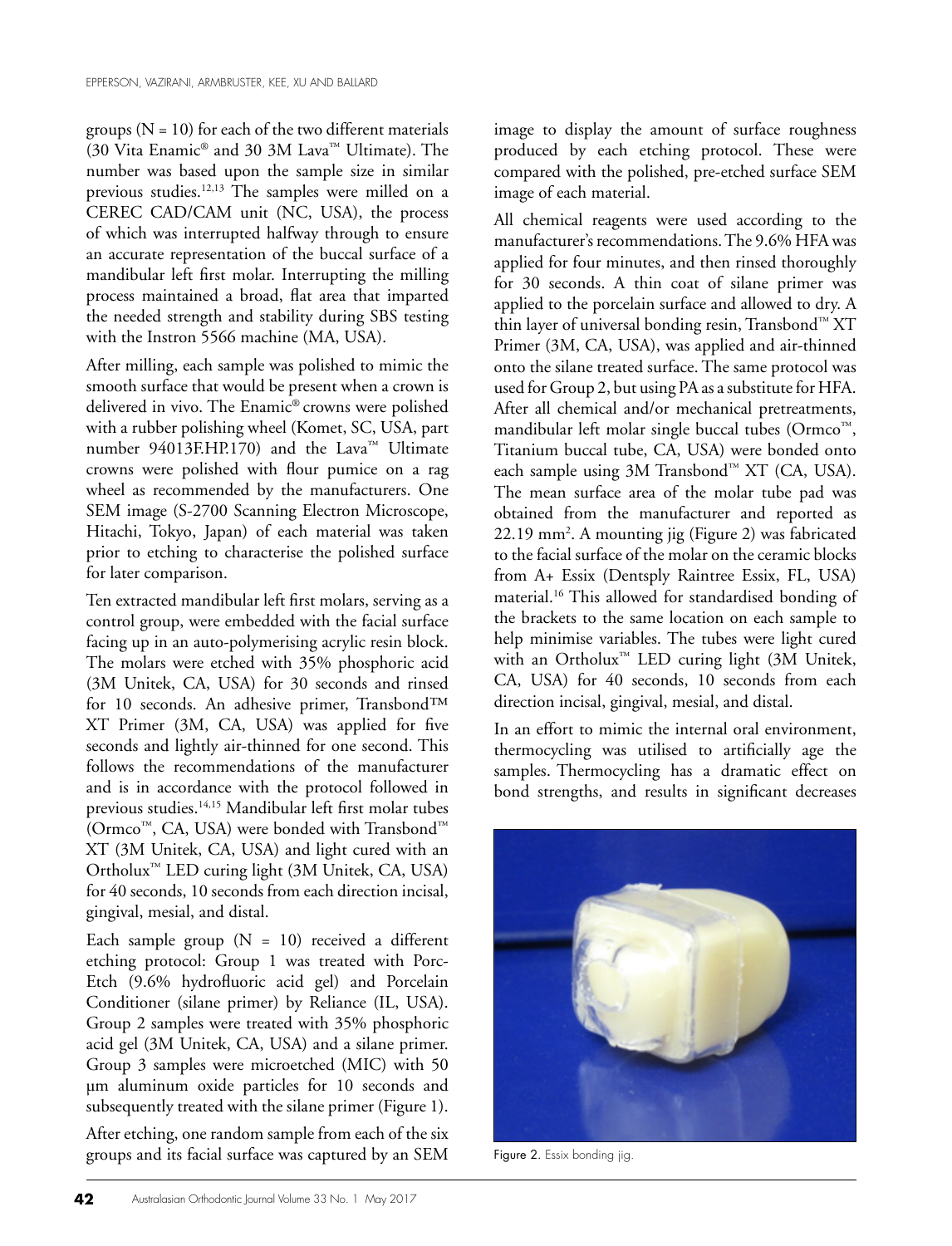|                      | Min (MPa) | Max (MPa) | Mean (MPa) | Std. Dev. |
|----------------------|-----------|-----------|------------|-----------|
| Enamel               | 4.48      | 11.77     | 8.81       | 2.26      |
| Group 1 Lava (HFA)   | 4.13      | 6.61      | 5.69       | 0.94      |
| Group 2 Lava (PA)    | 4.44      | 6.49      | 5.65       | 0.71      |
| Group 3 Lava (MIC)   | 4.50      | 6.56      | 5.95       | 0.59      |
| Group 1 Enamic (HFA) | 4.64      | 11.02     | 7.30       | 1.88      |
| Group 2 Enamic (PA)  | 5.99      | 8.64      | 6.99       | 0.95      |
| Group 3 Enamic (MIC) | 5.00      | 7.49      | 6.69       | 0.74      |

Table I. Minimum, maximum, and mean values for each test group.

Table II. Comparison of enamel control SBS values with each test group.

| Comparison group | Material | Protocol   | p-value | Result          |
|------------------|----------|------------|---------|-----------------|
| Enamel           | Lava     | <b>HFA</b> | 0.001   | Significant     |
|                  |          | PA         | 0.001   | Significant     |
|                  |          | <b>MIC</b> | 0.003   | Significant     |
| Enamel           | Enamic   | <b>HFA</b> | 0.121   | Not significant |
|                  |          | PA         | 0.03    | Significant     |
|                  |          | <b>MIC</b> | 0.016   | Significant     |

in the bond values.17,18 Therefore, all specimens post-bonding were stored in PBS buffer solution at room temperature for one week and subsequently thermocycled 1000 times between 5º C and 55º C with a dwelling time of 30 seconds.<sup>17,18</sup>

The shear bond strength was tested using an Instron 5566 Universal Testing Machine at a crosshead speed of 1 mm/minute. The SBS was calculated in MPa using the formula MPa =  $F/A$ ; where F is the maximum load, and A is the bracket base area in mm2 . The mean, maximum, minimum, and standard deviation SBS values for each sample group including the enamel control were calculated (Table I). An Independent Sample *t*-test (IBM SPSS Statistics 22.0, NY, USA) was performed in order to compare the mean SBS for each of the groups with that of enamel (control).

To evaluate and quantify the effect that the combination of adhesive and debonding protocol had on the porcelain, separate samples  $(N = 5)$  in each of the six test groups were examined using 4.0× magnification loupes (Surgitel®, MI, USA) to determine the Adhesive Remnant Index (ARI) of each sample. These samples were debonded using bracketdebonding pliers (Hu-Friedy plier 678-220L, IL, USA) to simulate the clinical removal of the bracket.

# **Results**

Table I shows the shear bond strength of brackets attached to the different materials using the different etch methods. Only the mean SBS of Group 1 Enamic® (HFA) was similar to the SBS of enamel. All other groups had a lower SBS compared with enamel (Table II). Independent Sample *t*-tests were also performed for a comparison of the two materials when the same protocol was used. The results indicated that the mean SBS of Enamic® showed higher values, which were significantly different than those of Lava™ Ultimate (Table III). There was no difference in the SBS measurements when the same material was compared against the different protocols.

Representative SEM images (×1000) of each polished material are presented in Figure 3. It is evident in Figure 4 that the surfaces of both materials are similar to that of the polished surfaces even after being etched with PA. Figures 5 and 6 characterise the changes in the surface texture with formation of irregularities and micropores after etching with both MIC and HFA, respectively. This surface structure allows micromechanical retention as resin tags from the bracket adhesive infiltrate the micropores.

Except for the Group 2 Lava<sup>™</sup> Ultimate (PA), the mean ARI scores for each group fell between 2 and 3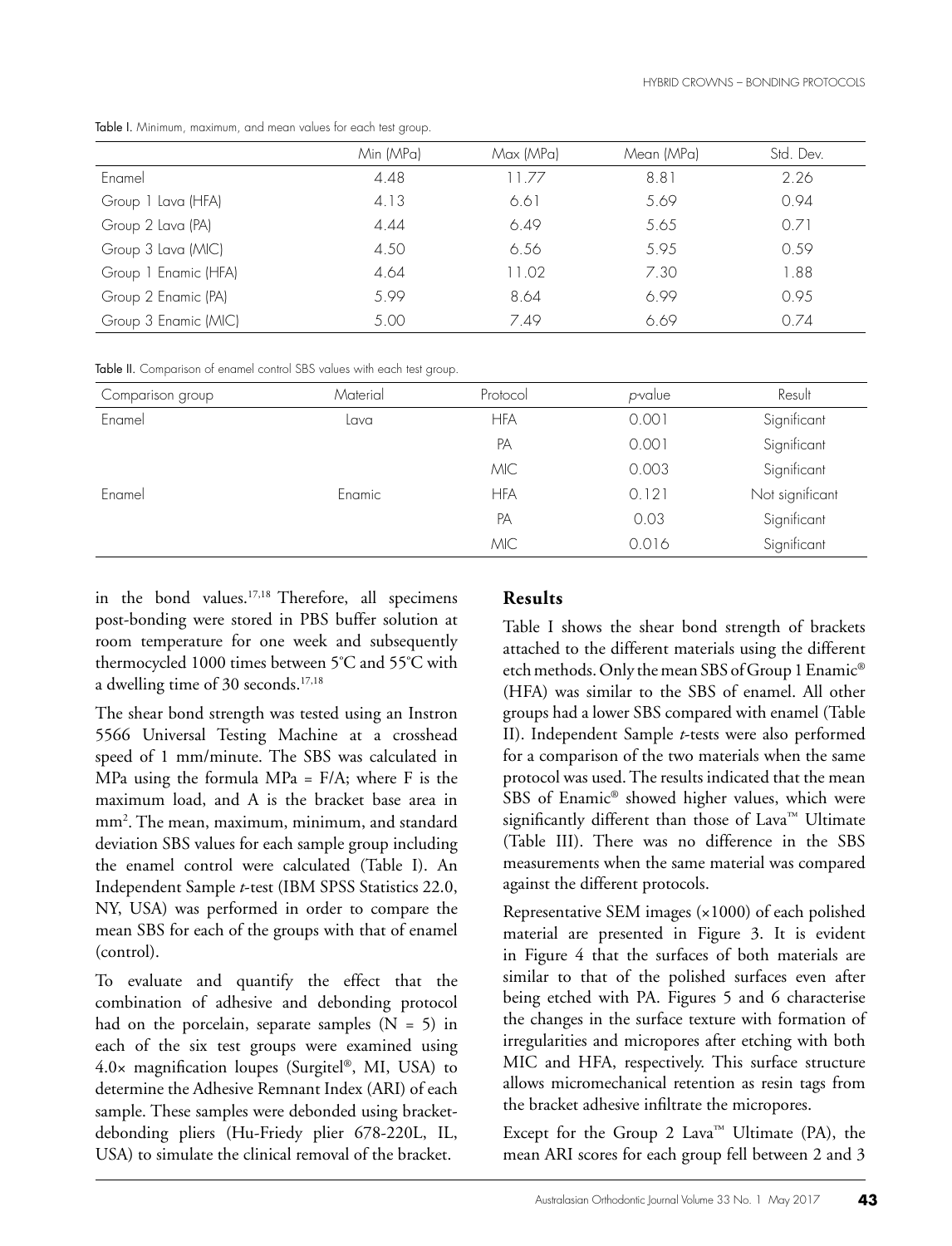

Figure 3. Surface architecture prior to etching.



Figure 4. 35% Phosphoric acid etch.



Figure 5. 50  $\mu$  Aluminum oxide microetching.



Figure 6. 9.6% Hydrofluoric acid etch. On left: Black arrow represents the polymer phase and the white arrow represents the ceramic phase.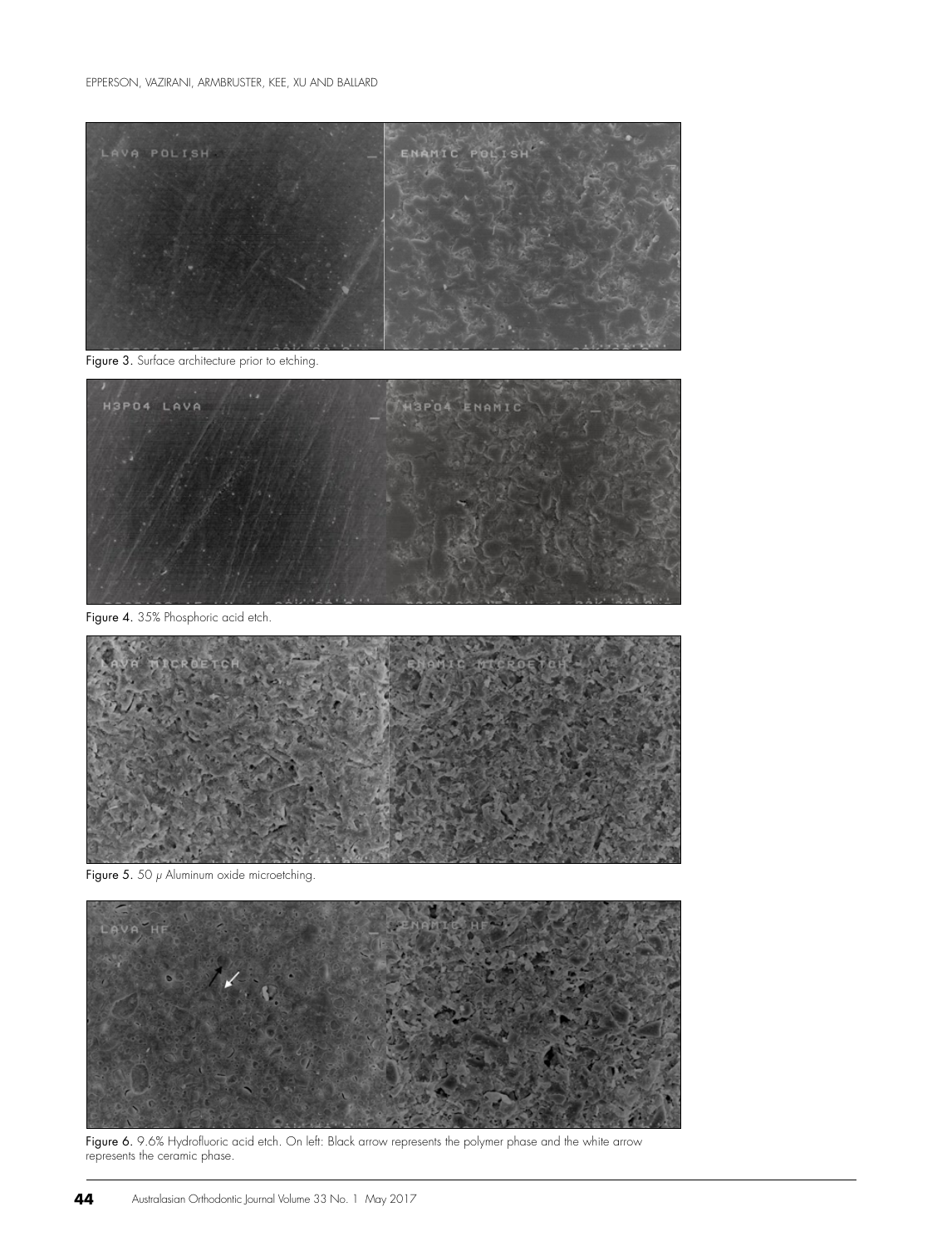| Comparison group | Material | Protocol | p-value | Result      |
|------------------|----------|----------|---------|-------------|
| Lava             | Enamic   | HFA      | 0.026   | Significant |
| Lava             | Enamic   | PA       | 0.002   | Significant |
| Lava             | Enamic   | MIC      | 0.026   | Significant |

Table III. Comparison of Lava™ Ultimate values with Enamic® for each etching protocol.

Table IV. Adhesive Remnant Index (ARI) scores.

|                      |   |  | Mean |
|----------------------|---|--|------|
| Group 1 Lava (HFA)   |   |  | 2.6  |
| Group 2 Lava (PA)    | 4 |  | 0.4  |
| Group 3 Lava (MIC)   |   |  | 2.8  |
| Group 1 Enamic (HFA) |   |  | 2.6  |
| Group 2 Enamic (PA)  |   |  | 2.6  |
| Group 3 Enamic (MIC) |   |  | 3.0  |

(Table IV). The Group 2 Lava™ Ultimate (PA) mean ARI score was below 1, indicating the mode of failure occurred between the adhesive and the hybrid ceramic.

#### **Discussion**

Since this class of hybrid ceramic material is relatively new, the effects of various etching protocols on the SBS of orthodontic attachments to these materials are unknown. Maximum SBS is not necessarily always the goal. Debonding with minimal porcelain surface damage is also critical.<sup>9</sup> Therefore, the current study intended to establish which porcelain surface preparation is most clinically suited for this class of materials. The ideal bond strength would be the one that is sufficient to withstand appliance forces but would debond favourably and demonstrate acceptable finishing of the porcelain surface after attachment removal.

The enamel control group was used to determine the difference between SBS of enamel versus hybrid ceramics. It also served as a calibration and reference point from which to compare the hybrid ceramic SBS for each of the three ceramic treatment groups. It has been generally accepted that clinically adequate bond strength for a metal orthodontic bracket to enamel should be between 6 and 10 MPa.19 In the present study, the enamel control mean SBS was 8.81 MPa, indicating that calibration fell within previous accepted values and allowed comparison of the hybrid ceramic SBS values with confidence.

Statistically, the only group that exhibited a shear bond strength similar to the enamel control was the Group 1 Enamic® (HFA) (7.29 MPa). This value agrees with previously published results which reported the bonding of a metal bracket to an anterior Enamic® restoration etched with HFA. It should be noted that Enamic® etched with PA had a mean SBS of 5.63 MPa, which disagrees with the results of the current study.6 All other groups' SBS values were statistically significantly different (lower) compared with that of the enamel control. However, the entire Enamic® group SBS values, regardless of the etching protocol, were above the accepted threshold of 6–10 MPa. Therefore, it is suggested that, although the Group 2 Enamic® (PA) and Group 3 Enamic® (MIC) were statistically different from the enamel control, bonding brackets to Enamic®, using any of the three etching protocols, is a viable option that yields clinically acceptable bond strengths. With this knowledge, it would be preferable to avoid the use of HFA when bonding a bracket to a crown made of this material.

The Lava™ Ultimate SBS values were all below the 6–10 MPa threshold and it is therefore suggested that banding of these crowns is prudent due to inadequate SBS. As previously noted, 3M ESPE removed the full coverage crown indication for Lava™ Ultimate midway through this investigation. The 3M ESPE website indicated that the crowns were debonding at 'higher than anticipated rates' and 'not meeting 3M's high standards'.20 The decision was therefore made to continue the investigation, anticipating that clinicians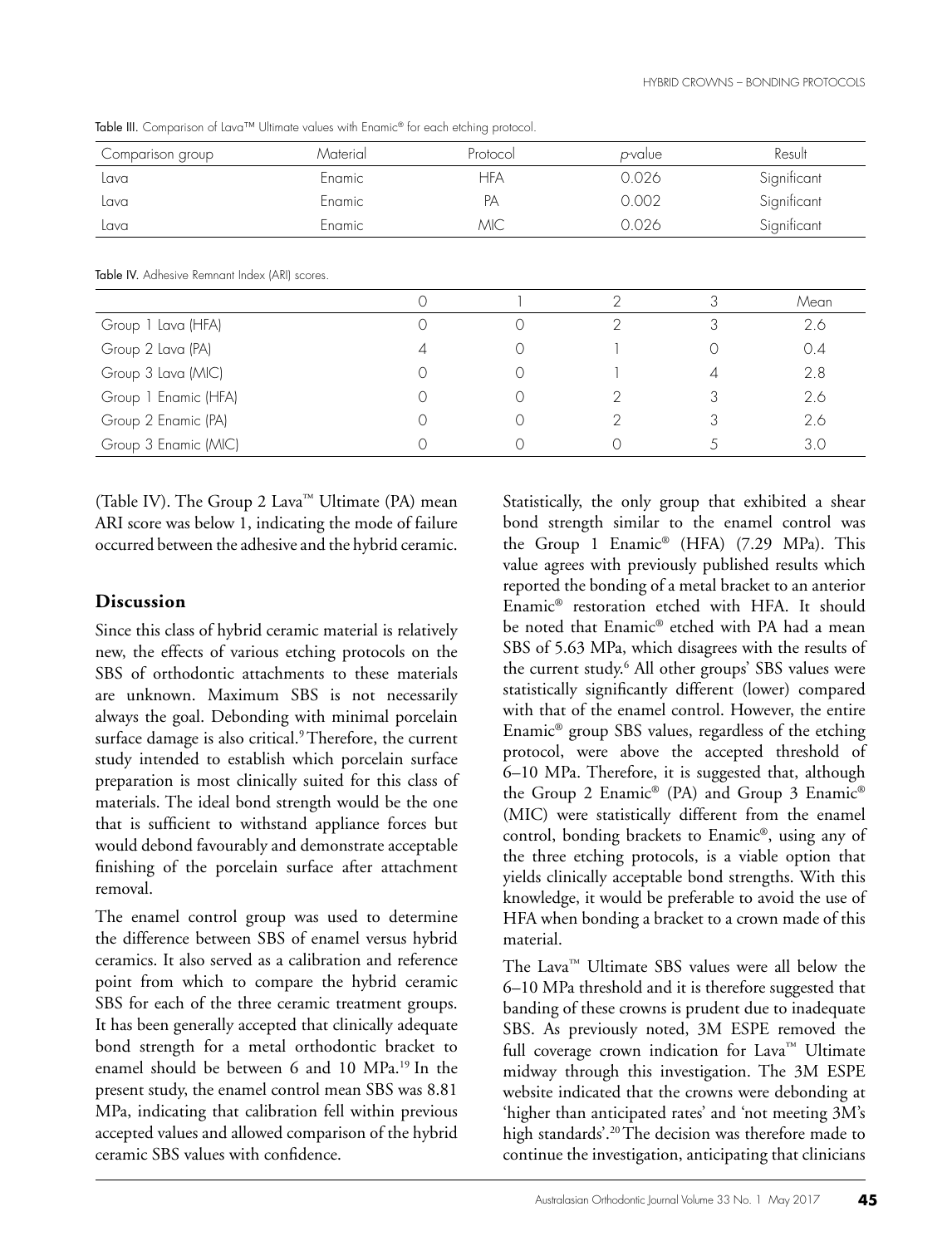would still encounter patients with Lava™ Ultimate full coverage posterior crowns. Lava™ Ultimate is still indicated for veneers so the possibility of bonding an anterior bracket remains a problem for the clinician. Perhaps the lack of adequate SBS in the three Lava™ Ultimate test groups is related and similar to the reasons causing debonding at higher than anticipated rates. However, this hypothesis requires further investigation.

The Adhesive Remnant Index (ARI) is a 0–3 scale in which a '0' indicates that none of the adhesive was left on the tooth after debonding (least desirable), a '1' indicates that less than 50% remained, '2' indicates more than 50% remained and a '3' indicates that all of the adhesive remained on the tooth after bracket removal (most desirable).<sup>21</sup> This not only helped to determine where the bond failure occurred, but also aided in identifying damage to the porcelain during bracket removal. Both factors directly relate to the ability to restore the porcelain crown surface to its original finish. In the present study, the mean ARI scores fell between 2 and 3 for all groups except the Group 2 Lava™ Ultimate (PA), which had a mean ARI of 0.4. This low ARI score suggests that the failure of the bond occurred at the adhesive/ceramic interface and has the potential to produce ceramic pull-out or crack propagation upon removal of the bracket. This is an unfavourable outcome and further solidifies the premise that a higher ARI score is desirable and leaves the adhesive removal in the clinician's hands. When removing adhesive remnants with careful use of selected tungsten carbide burs operated at speeds of around 25,000 rpm (and no water coolant so that adequate contrast is obtained), the risk of inducing iatrogenic damage is minimal.<sup>22</sup>

The results of this and similar studies suggest that close communication between orthodontists and restorative dentists is necessary. Orthodontic clinicians should not presume that one bonding protocol is acceptable for all materials used in dentistry.

The limitations of this in vitro study include the fact that, although measures were taken to minimise variation in the bonding protocol, slight procedural inconsistencies may have occurred that could have affected the SBS value.

#### **Conclusions**

- 1. Statistically, SBS values for all groups, except Enamic® treated with HF acid etch, were significantly different from that of the enamel control.
- 2. Clinically, all three of the tested etching protocols are an acceptable option when bonding to Enamic®.
- 3. It is recommended that posterior teeth with Lava™ Ultimate ceramic restorations be banded rather than bonded.
- 4. Regardless of the etching protocol, finishing of the ceramic surfaces after bracket removal was acceptable in both the Enamic® and Lava™ Ultimate materials.

#### **Acknowledgments**

The authors would like to thank Kramer Sherman, third year dental student at Louisiana State University School of Dentistry, for his help during the study. They would also like to thank Ormco™, 3M ESPE and Vita for their generous donations, which made this study possible.

#### **Corresponding author**

Richard W. Ballard, DDS Associate Professor, Department of Orthodontics LSU Health Sciences Center 1100 Florida Avenue New Orleans LA 70119 USA

Email: rball1@lsuhsc.edu

#### **References**

- 1. Proffit WR, Fields HW, Sarver DM. Contemporary orthodontics. 5th edn. St Louis: Mosby, 2013;17.
- 2. Gart C, Zamanian K. On the rise: US dental CAD/CAM markets to experience rapid growth through 2015. J Dent Technol 2009;26:8- 10.
- 3. Miyazaki T, Hotta Y, Kunii J, Kuriyama S, Tamaki Y. A review of dental CAD/CAM: current status and future perspectives from 20 years of experience. Dent Mater J 2009;28:44-56.
- 4. Dirxen C, Blunck U, Preissner S. Clinical performance of a new biomimetic double network material. Open Dent J 2013;7:118-22.
- 5. 3M ESPE. LAVA Ultimate CAD/CAM Restorative, Technical Product Profile. <http://www.d-way.cz/data/product/13/23/files/ Lava\_Ult\_TPP.pdf accessed 10/03/2014>.
- 6. Elsaka SE. Influence of surface treatments on bond strength of metal and ceramic brackets to a novel CAD/CAM hybrid ceramic material.